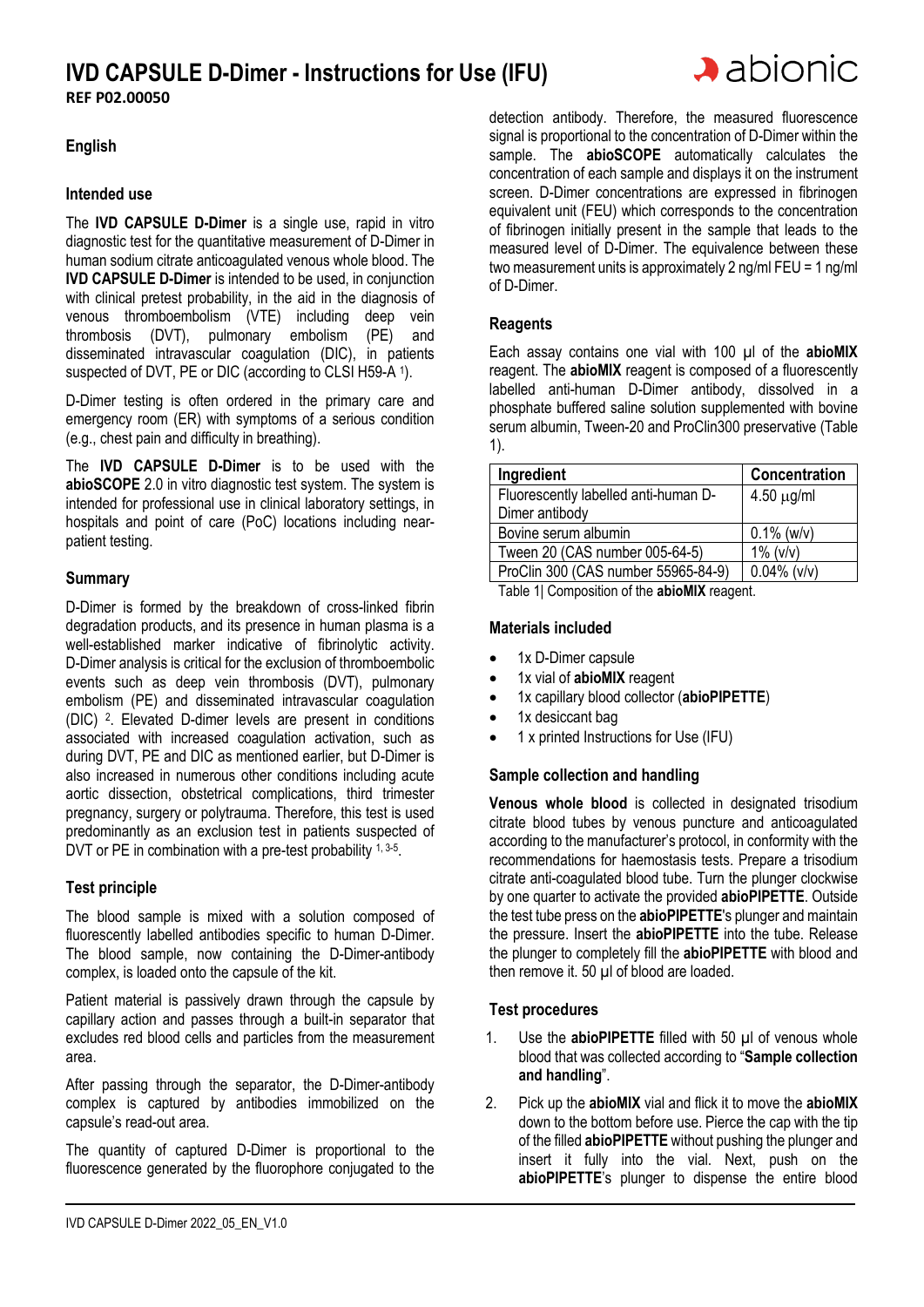# **IVD CAPSULE D-Dimer - Instructions for Use (IFU)**

# **REF P02.00050**

sample into the **abioMIX** reagent vial. Hold the pressure on the plunger of the **abioPIPETTE** and remove the **abioPIPETTE.** The plunger can be released outside of the vial.

- 3. Tap the vial at least 10 times on a hard surface to mix thoroughly the blood-**abioMIX** solution and proceed immediately to the next step (*note: a well-mixed sample will have a homogenous color*).
- 4. Outside the vial, push down the plunger completely and hold the pressure. Insert the **abioPIPETTE** as far as possible into the vial. Release the plunger to completely fill the **abioPIPETTE** with the mix and remove the **abioPIPETTE**. Press the plunger gently to deposit the mixture evenly on the entire surface of the membrane (white area) in the center of the capsule. The mixture should be dispensed slowly to allow the solution to wick into the capsule. Ensure that the pipette tip does not scrape the membrane.
- 5. Fold the lid over to close the capsule. Hold the capsule only by the edges. Be careful not to touch the bottom side of the capsule.
- 6. To start the measurement, touch the button "measure" on the **abioSCOPE** reader. The tray will open automatically.
- 7. Place the capsule onto the tray according to the guided capsule position on the screen, then touch the button "close tray".

To measure the sample, refer to the **abioSCOPE** 2.0 User Manual.

# **Storage and stability**

The **IVD CAPSULE D-Dimer** has a shelf life of 5 months when refrigerated (at 2°C to 8°C), as indicated by the expiration date printed on the label. Allow the **IVD CAPSULE D-Dimer** to warm up to room temperature before opening and use it immediately after.

The blood sample mixed with the **abioMIX** reagent should be immediately loaded onto the D-Dimer capsule and the filled capsule immediately measured.

# **Sample stability**

It is preferred to analyse the samples as soon as possible after venous punction. Whole blood samples must be stored at room temperature (20 to 25 °C) before measurement.

# **Traceability and calibration**

**IVD CAPSULE D-Dimer** is calibrated by the manufacturer using a purified preparation of human D-Dimer in trisodium citrate anticoagulated plasma supplemented with red blood cells. Each lot of **IVD CAPSULE D-Dimer** is calibrated using a weighted 5 parameter logistic curve fit data reduction method. The instrument automatically reads in the lot-specific calibration data that are embedded within the capsule's chip,

eliminating the need for calibration by the user. D-Dimer values assigned to the calibration material are directly traceable to the highest available reference material, so that results for a given measurand is comparable across methods and laboratories.

# **Quality control**

The **abioSCOPE** evaluates internal controls at power-on and after insertion of the capsule. If controls fail, the **abioSCOPE** displays a specific error message.

It is recommended to use external reference material for quality control. Contact the manufacturer for assistance and follow the applicable local regulations and guidelines.

The **IVD CAPSULE D-Dimer** is calibrated to measure human D-Dimer in sodium citrate anticoagulated whole blood samples. Quality control results obtained with external reference material that differs in terms of sample matrix (e.g., serum or plasma) should by analysed with caution.

The control intervals should be adapted to each laboratory's individual requirements. Values obtained should fall within the defined target range provided by the manufacturer of the reference material. Each laboratory should establish corrective measures to be taken if values fall outside of the defined ranges.

# **Warnings and precautions**

- For in vitro diagnostic use.
- The **IVD CAPSULE D-Dimer** must be kept refrigerated until use.
- Do not freeze.
- Allow the **abioMIX** reagent vial to reach room temperature before use.
- This product requires the handling of human specimens. It is recommended that all human-sourced material is considered potentially infectious. Universal precautions that apply to the user's facility should be applied for handling and disposal of materials during and after testing <sup>6</sup> .
- Do not use reagents after the expiry date printed on the box.
- Do not use the diagnostic kit if the pouch is damaged.
- Incubation of the specimen in the **abioMIX** for more than 5 minutes may impact test results.
- If the whole blood sample is not immediately analysed, it is important to homogenize the sample (i.e., ensure the resuspension of the blood cells) before performing the test.
- The **abioSCOPE** 2.0 should be regularly cleaned and decontaminated (see the User Manual)

# **Reagent deterioration**

The following observations indicate reagent deterioration:

• Presence of turbidity in the **abioMIX** vial.

# $\lambda$  abionic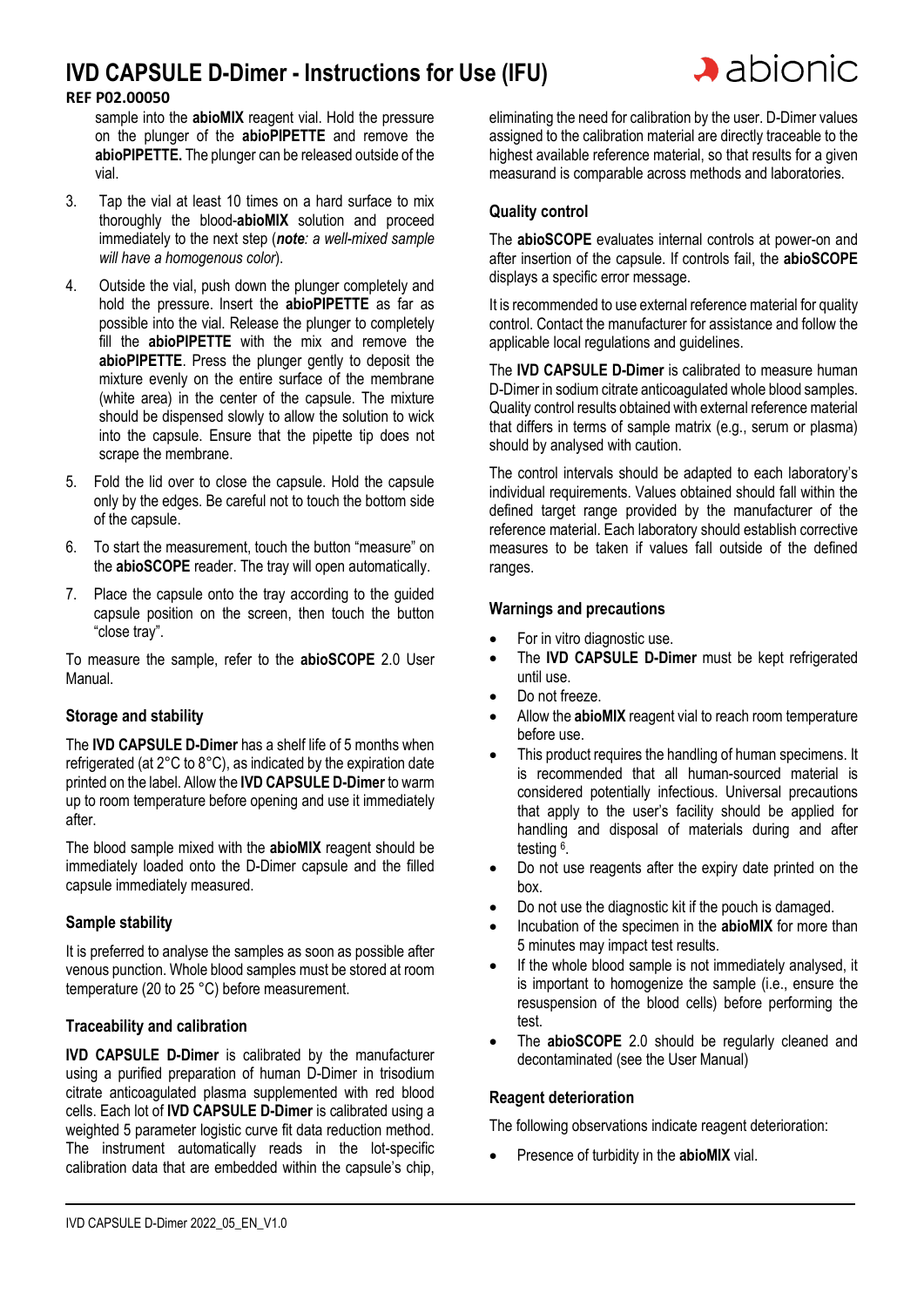# **IVD CAPSULE D-Dimer - Instructions for Use (IFU)**



• Consistently high or low values from assay kits from the same batch.

In such cases the kit should not be used.

## **Limitations**

- Test results should be interpreted within the complete clinical picture. Definitive diagnosis and/or clinical decision should not be based solely on the results of any single diagnostic test but made after all clinical and laboratory findings are evaluated.
- Clinically elevated total protein level may interfere with test results.
- Grossly haemolytic, icteric, or grossly lipemic specimen may interfere with test results at clinically elevated concentrations.
- All assay materials are single-use and cannot be re-used or transferred to another kit.

The user shall report any serious incident that has occurred in relation to the device to the manufacturer and the relevant national competent authority.

## **Expected values**

The mean D-Dimer concentration range in adults was measured in 516 randomly selected normal subjects at 306 +/- 130 ng/ml FEU 7.

It is recommended that each laboratory determine its own reference values.

#### **Measuring range**: **212 - 1000 ng/ml FEU**

The linear range of the assay was determined by diluting a pool of samples with clinically elevated D-Dimer levels in a pool of samples with low D-Dimer levels to obtain concentrations spanning the entire assay range (212 to 1000 ng/ml FEU of D-Dimer). Regression analysis demonstrated that the assay response was linear with a slope of 0.97 and an intercept of 15.93 in this range. The analytical sensitivity study demonstrated a limit of blank (LoB) of 77 ng/ml FEU, a limit of detection (LoD) of 109 ng/ml FEU and a limit of quantification (LoQ) of 212 ng/ml FEU.

D-Dimer concentrations below 212 ng/ml FEU are reported as "< 212 ng/ml FEU", and values above 1000 ng/ml FEU are reported as "> 1000 ng/ml FEU".

Linearity was established in accordance with the recommendation of the CLSI document EP06, 2<sup>nd</sup> edition 8, and the LoB, LoD and LoQ with EP17-A2 9.

The **IVD CAPSULE D-Dimer** showed no high-dose effect ("prozone effect", "Hook effect") at concentrations below 43500 ng/ml FEU (this was the highest tested D-Dimer concentration) for trisodium citrate anticoagulated whole blood.

#### **Precision**

The between-day precision was measured with 1 run of 4 replicates per day, for 20 days, on 3 samples covering the  $\lambda$  abionic

| D-Dimer<br>level | Mean value [ng/ml<br>FEU1 | <b>Between-day CV</b> |
|------------------|---------------------------|-----------------------|
| Level 1          | 319                       | 6%                    |
| Level 2          | 603                       | 0%                    |
| Level 3          | 1051                      | ገ%                    |

Table 3| Summary of the 20 days precision study.

The between-lot precision was measured with 3 lots of IVD CAPSULE D-Dimer, 5 replicates per day, for 5 days, on 3 samples covering the assay reportable range of the **IVD CAPSULE D-Dimer** on the **abioSCOPE** 2.0 (Table 4).

| D-Dimer<br>level | Mean value [ng/ml<br>FEUI | <b>Between-lot CV</b> |
|------------------|---------------------------|-----------------------|
| Level 1          | 220                       | .5%                   |
| Level 2          | 382                       | 1%                    |
| Level 3          |                           | 2%                    |

Table 4| Summary of the between-lot precision study.

The between-device precision was measured on 3 different **abioSCOPE** with 1 lot of **IVD CAPSULE D-Dimer**, 5 replicates, on 3 samples covering the assay reportable range of the **IVD CAPSULE D-Dimer** on the **abioSCOPE** 2.0 (Table 5).

| D-Dimer<br>level | Mean value [ng/ml<br><b>FEU1</b> | <b>Between-device</b><br>CV |
|------------------|----------------------------------|-----------------------------|
| Level 1          | 261                              | 7%                          |
| Level 2          | 426                              | 4%                          |
| Level 3          |                                  |                             |

Table 5| Summary of the between-device precision study.

For practical reasons, the precision studies mentioned above were performed with trisodium citrate plasma samples. The within device precision of trisodium citrate anticoagulated whole blood and matching plasma has been verified and found to be similar.

The repeatability of the **IVD CAPSULE D-Dimer** on the **abioSCOPE** 2.0 has been evaluated with 10 sodium citrate anticoagulated venous whole blood samples covering the range of D-Dimer concentrations from 211 to 1046 ng/ml FEU. All samples were measured 10 times in a row on **1 abioSCOPE** with 1 lot of **IVD CAPSULE D-Dimer**. Imprecision values ranged from 10% to 20%.

All the precision studies were designed, executed, and analysed in accordance with the recommendations of the CLSI document EP05-A3, 3rd edition 10.

#### **Analytical selectivity**

The substances listed below were tested for interference. Each substance was tested at a clinically elevated concentration, on three D-Dimer samples covering the low, intermediate (near the medical decision point) and high range of the assay. Analytical